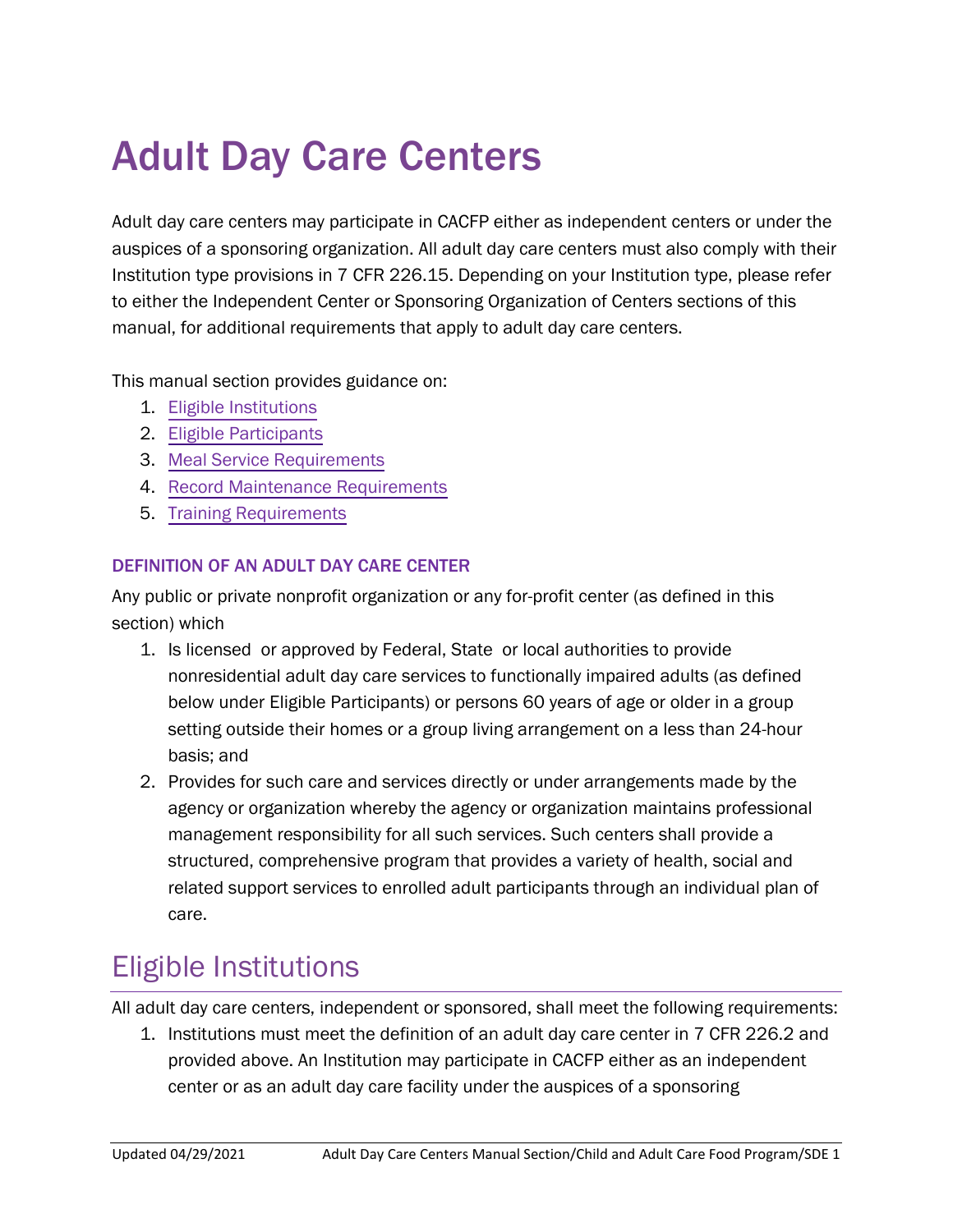organization. Public and private nonprofit centers may not participate under the auspices of a for-profit sponsoring organization.

- 2. Adult day care centers shall provide care and services directly or under arrangements made by an organization whereby the organization maintains professional management responsibility for all such services.
- 3. Adult day care centers shall provide a community-based group program in nonresidential centers designed to meet the needs of functionally impaired adults through an individual plan of care. The program shall be a structured, comprehensive program that provides a variety of health, social and related support services to enrolled adult participants.
- 4. Except for for-profit centers, adult day care centers shall be public, or have taxexempt status under the Internal Revenue Code of 1986.
- 5. For-profit adult care centers must submit documentation that they are currently providing nonresidential day care services and receive compensation under title XIX (Medicaid Program) or title XX (Block Grants to States for Social Services) of the Social Security Act, and certification that not less than 25 percent of enrolled participants in each such center during the most recent calendar month were title XIX or title XX beneficiaries.

#### LICENSING REQUIREMENTS

Adult day care centers shall have Federal, State or local licensing or approval to provide day care services to functionally impaired adults, as defined in 7CFR 226.2, or individuals 60 years of age or older in a group setting outside their home or a group living arrangement on a less than 24-hour basis. In the absence of such licensing or approval mechanisms, centers must demonstrate compliance with applicable State or local government standards or the CACFP standards set forth at 7 CFR 226.6(d)(3).

Idaho provides Adult Day Care under the Aged and Disabled Waiver. Waiver providers are governed by the Department of Health and Welfare Division of Medicaid. Idaho does not require either licensure or certification of adult day care programs. However, the Idaho Commission on Aging has established a set of guidelines titled the Rules Governing Senior Services Programs and requires adult day care programs to operate under those guidelines. They were modeled after the Commission on Accreditation of Rehabilitation Facilities guidelines. The regulations allow participants to be served by an adult day care program for no more than 13 hours per day and requires at least two responsible persons to be at the center at all times when clients are in attendance with at least one of these people being a paid staff member. A site administrator is required for the program, but if that person is responsible for more than one site, then a program manager must be designated for each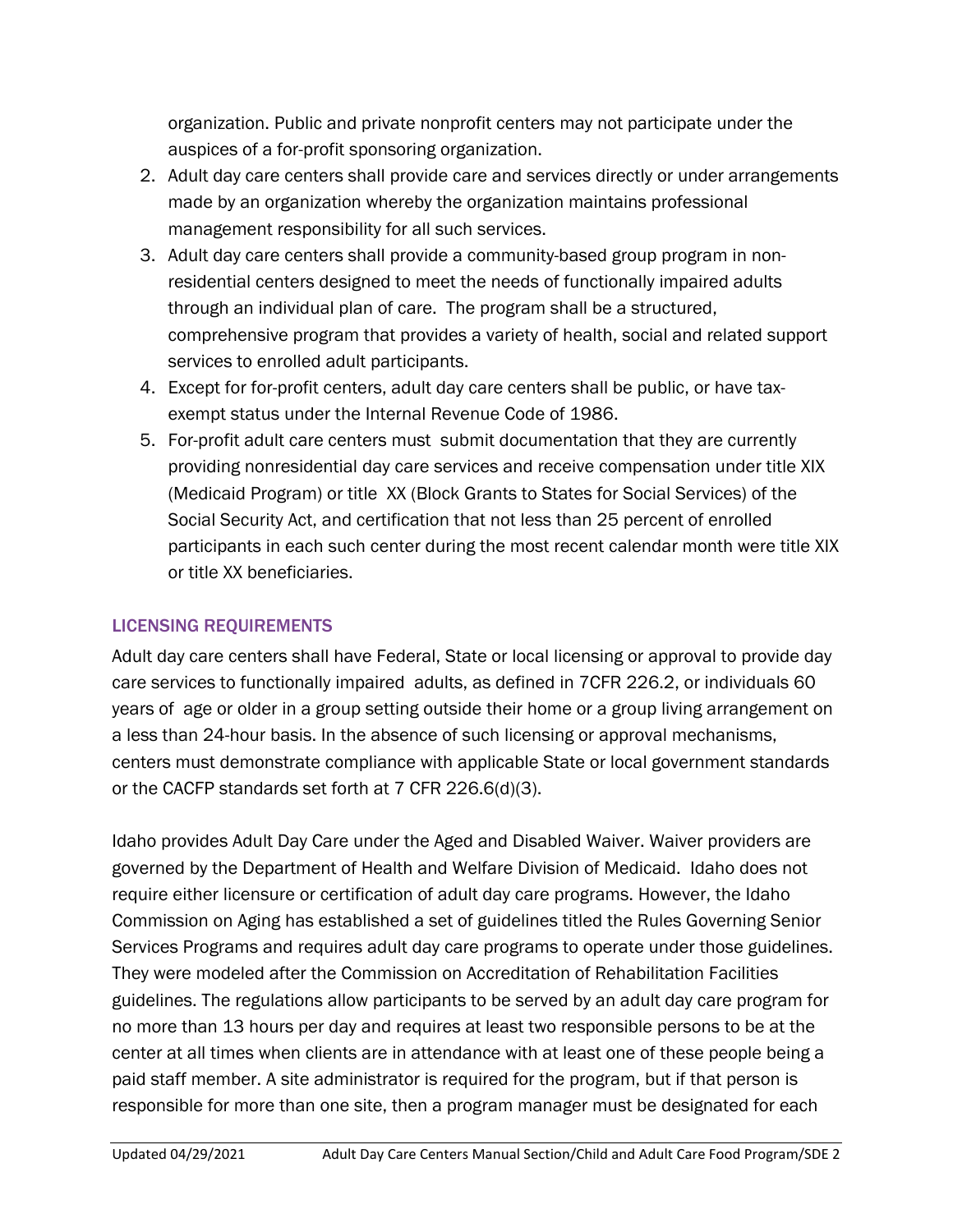site.

Adult day care centers complying with applicable procedures to renew licensing or approval may participate in the CACFP during the renewal process, unless SDE has information which indicates that renewal will be denied.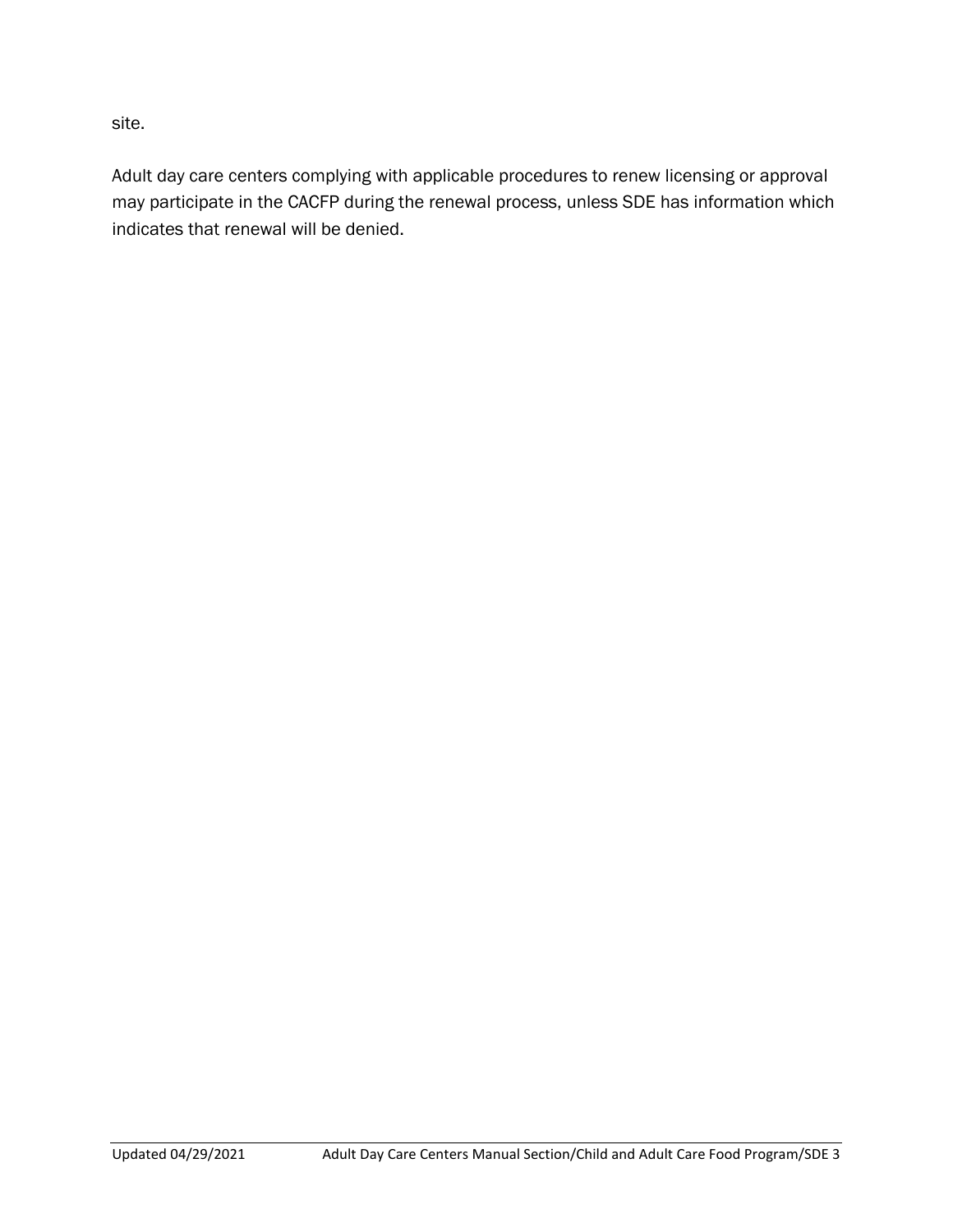# <span id="page-3-0"></span>Eligible Participants

Eligible adult participants include:

- 1. Functionally impaired adults 18 years of age or older; or
- 2. Persons 60 years of age or older.

All eligible adult participants must reside in their own home, alone or with a spouse, children or guardian, or reside in a group living arrangement that is not a residential care facility.

**Functionally impaired adult** means chronically impaired disabled persons 18 years of age or older, including victims of Alzheimer's disease and related disorders with neurological and organic brain dysfunction, who are physically or mentally impaired to the extent that their capacity for independence and their ability to carry out activities of daily living is markedly limited. Activities of daily living include, but are not limited to, adaptive activities such as cleaning, shopping, cooking, taking public transportation, maintaining a residence, caring appropriately for one's grooming or hygiene, using telephones and directories, or using a post office. Marked limitations refer to the severity of impairment, and not the number of limited activities, and occur when the degree of limitation is such as to seriously interfere with the ability to function independently

**Group living arrangement** means residential communities which may or may not be subsidized by Federal, State or local funds but which are private residences housing an individual or a group of individuals who are primarily responsible for their own care and who maintain a presence in the community but who may receive on-site monitoring.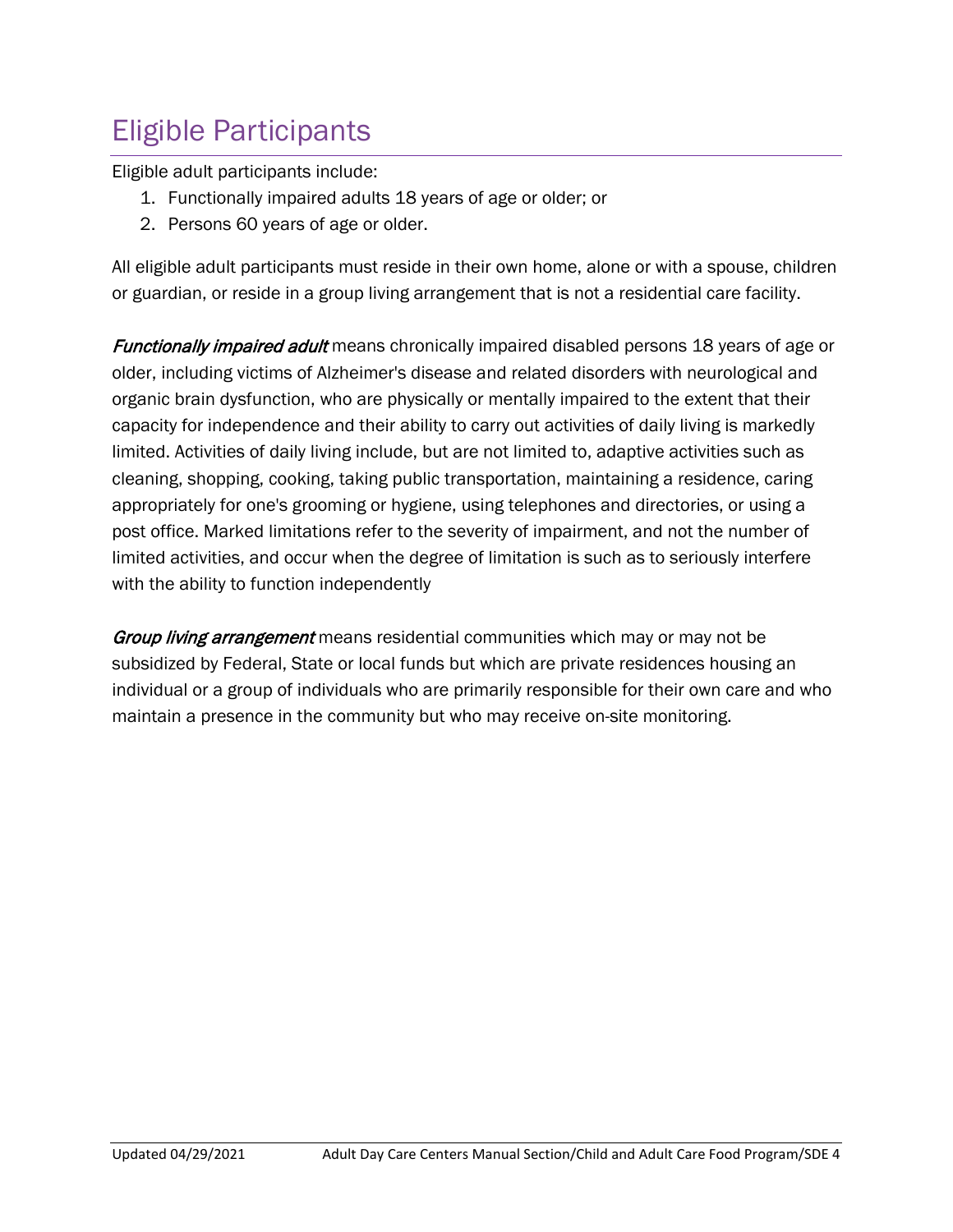# <span id="page-4-0"></span>Meal Service Requirements

Each adult day care center participating in the CACFP must ensure participants are served or offered at least the minimum required servings of every meal pattern component depending on the meal service style offered in the center. In restaurant style (preset meal service) or cafeteria style meal service, participants must take the complete meal, as served, in order for the Institution to claim the meal for reimbursement. Meals may also be served in a family style setting where foods are placed on the table in serving dishes and adults serve themselves from the serving dishes, with assistance from the supervising adult, as necessary. Family style meal service allows participants to eat together and to make food choices based on individual appetites and food preferences. Unlike cafeteria lines and preplated meals, the family style method gives the adults more control over their servings. Because adults are generally used to family style eating, the day care participants may welcome this method and feel most comfortable when the center chooses to implement this style of service.

#### OFFER VS SERVE OPTION

At the discretion of the adult day care center, participants may be permitted to decline a certain number of food servings without affecting the price for reimbursement for the meal. This provision is called "Offer Versus Serve" (OVS). This menu planning and meal service approach in adult day care centers allows participants to decline some of the food offered in a reimbursable breakfast, lunch or supper. Adults who are offered food choices are more likely to eat the foods they enjoy rather than throw the food away. OVS is only allowed in CACFP adult day care settings for breakfast, lunch and supper meals. OVS is not allowed at snack. OVS may not be implemented at snack because there are only two required components and, therefore, there is not enough food offered to allow an adult to decline some foods and ensure that the snack the adult takes is nutritionally sufficient. Using OVS can help adult day care centers reduce food waste and costs while maintaining the nutritional value of the meal that is served.

Under OVS, all meal pattern component servings in the required serving sizes must be offered. The participant may decline a certain number of food items or components offered, but must take full portions of the remaining meal pattern component servings in order for the Institution to claim the meal for reimbursement.

Institutions must be approved by SDE to use OVS in the adult day care program before implementing this meal service style.

For more information on the above meal service styles and the meal pattern requirements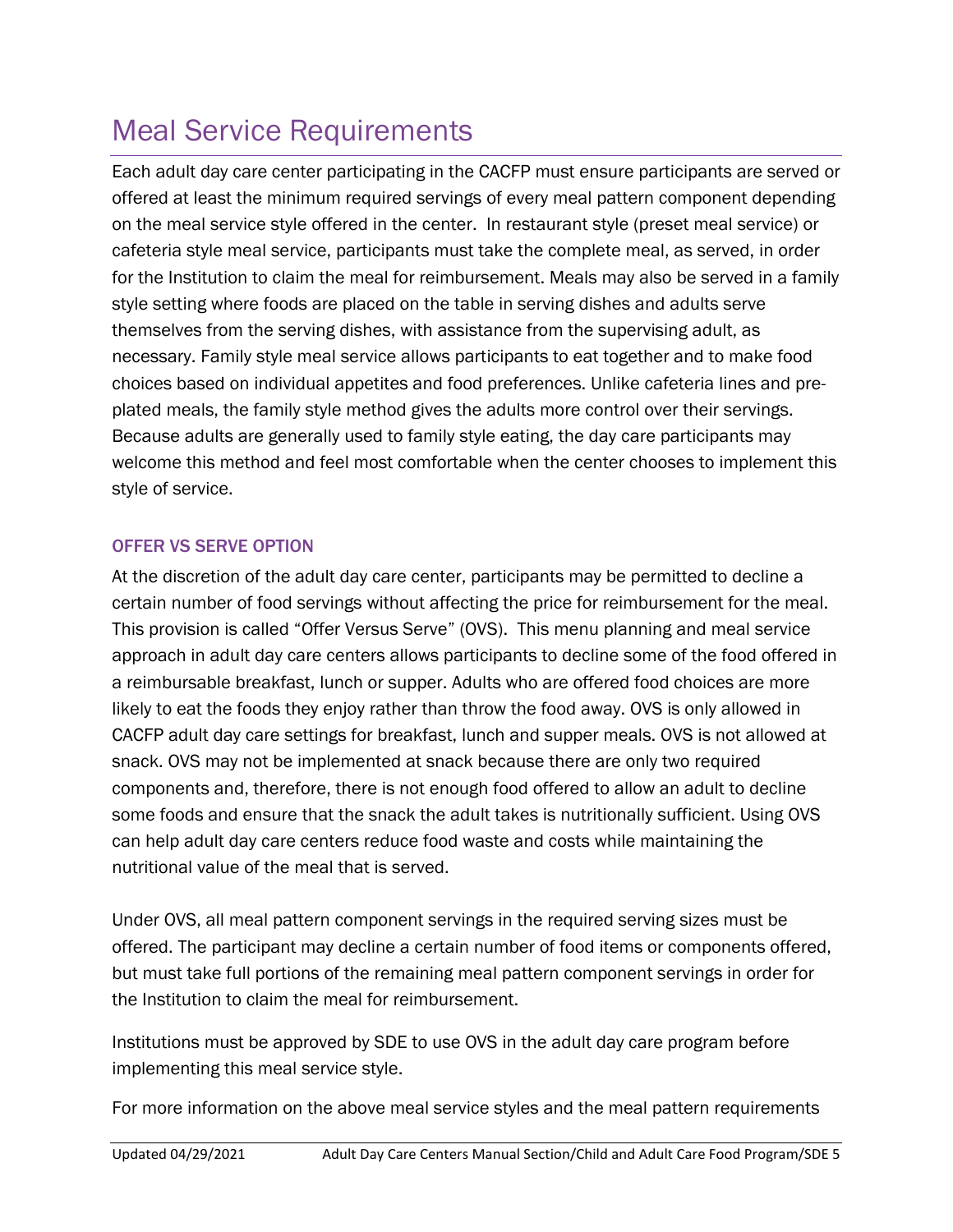please refer to the Meal Service Requirements and the Meal Pattern Requirements sections of this manual.

#### FOOD SERVICE VENDOR CONTRACT

An adult day care center may obtain meals from a school food service facility, and the CACFP requirements shall be embodied in a written agreement between the center and school. The center shall maintain responsibility for all CACFP requirements. More information is provided in the Food Service Contracts section of this manual.

#### REIMBURSABLE MEALS AND SNACKS

Each adult day care center participating in the CACFP must serve one or more of the following meal types—breakfast, lunch, supper, and snack. Reimbursement may not be claimed for more than two meals and one snack, or one meal and two snacks, provided daily to each adult participant.

Each adult day care center participating in the CACFP shall claim only the meal types specified in its approved application in accordance with the meal pattern requirements specified in 7CFR 226.20. Participating centers may not claim CACFP reimbursement for meals claimed under part C of title III of the Older Americans Act of 1965. Reimbursement may not be claimed for meals served to persons who are not enrolled, or for meals served to participants at any one time in excess of the center's authorized capacity, or for any meal served at a for-profit center during a calendar month when less than 25 percent of enrolled participants were title XIX or title XX beneficiaries. Menus and any other menu records required by SDE shall be maintained to document compliance with such requirements. Please refer to the Menu Planning and Menu Records Requirement section of the manual for more information on menu records.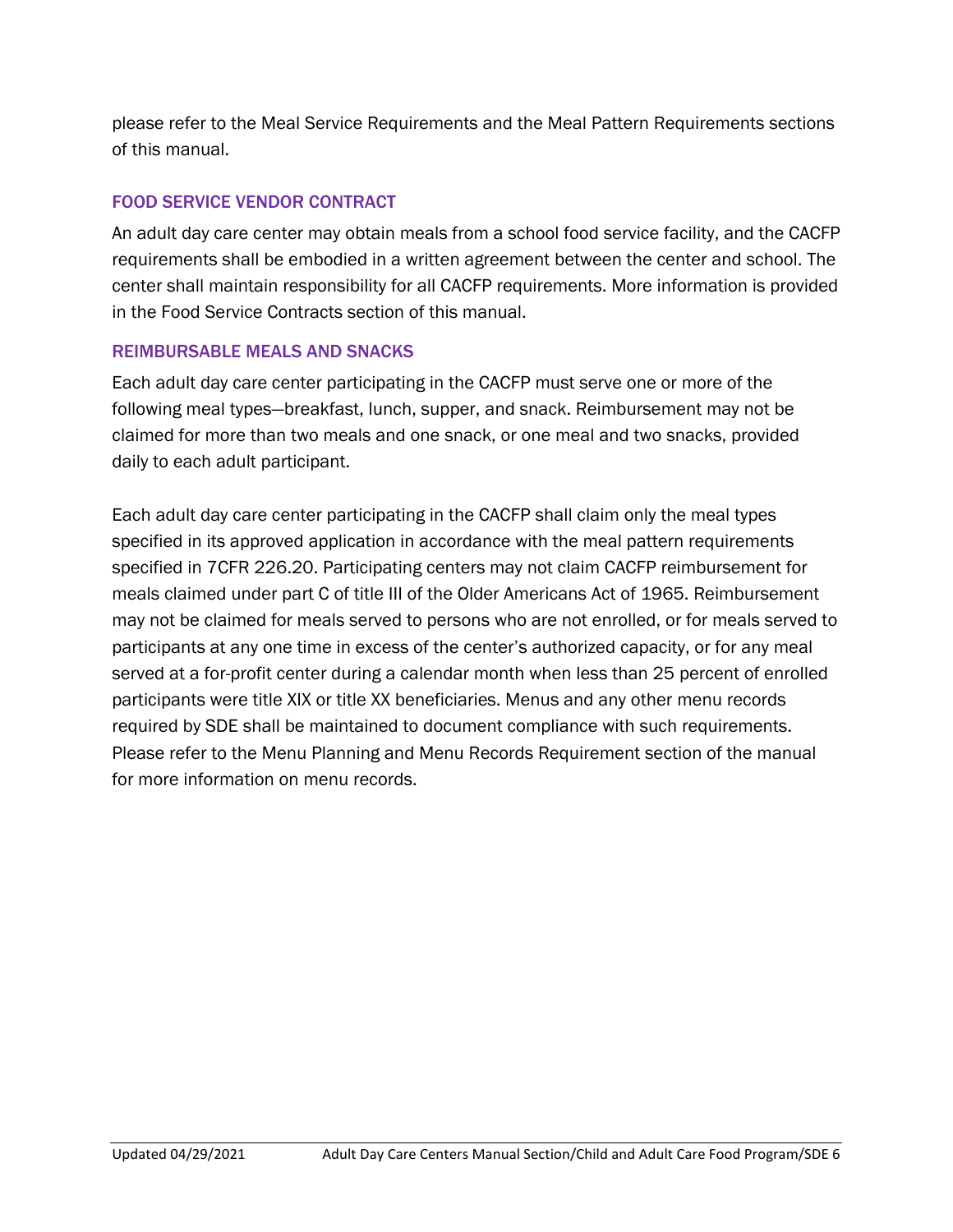## <span id="page-6-0"></span>Record Maintenance Requirements

Each adult day care center shall comply with the recordkeeping requirements established in 7 CFR 226.10(d), and in 7 CFR 226.15(e). Failure to maintain such records shall be grounds for the denial of reimbursement. Records must be maintained for three years plus the current program year.

In addition to the other records required to be maintained by Institutions (Independent Centers or Sponsoring Organizations of Centers), each adult day care center shall maintain the following records:

- **1.** Enrollment documentation for each adult participant that supports the participant is enrolled in the center for care. Enrollment records must include the age of the adult participant;
- 2. Records which demonstrate that each enrolled person under the age of 60 meets the functional impairment eligibility requirements established under the definition of ''functionally impaired adult'' as defined above;
- 3. Individual care plans for functionally impaired adult participants in care;
- 4. Records which document that qualified adult day care participants reside in their own homes (whether alone or with spouses, children or guardians) or in group living arrangements;
- 5. Information used to determine eligibility for free or reduced price meals in accordance with 7 CFR 226.23(e)(1);
- 6. Number of meals prepared or delivered for each meal service;
- 7. Daily detailed menu records for each meal service;
- 8. Number of meals served to enrolled adults at each meal service. Daily time of meal service meal count records must be recorded by each enrolled adult's name and by meal type (breakfast, lunch, supper, and snacks);
- 9. Number of adults in attendance during each meal service. Daily time in and out attendance records must be recorded for each enrolled adult at the facility;
- 10.Number of meals served to adults performing necessary food service labor for each meal service;
- 11.All other records required by the SDE financial management system.

#### INDIVIDUAL PLAN OF CARE

Each person enrolled in the Adult Day Care program is evaluated to determine their health and emotional needs. Once those needs have been established, an individual plan of care is developed to meet the physical, emotional, and social needs of the participant. For CACFP purposes, participating centers do not need an individual plan of care for participating